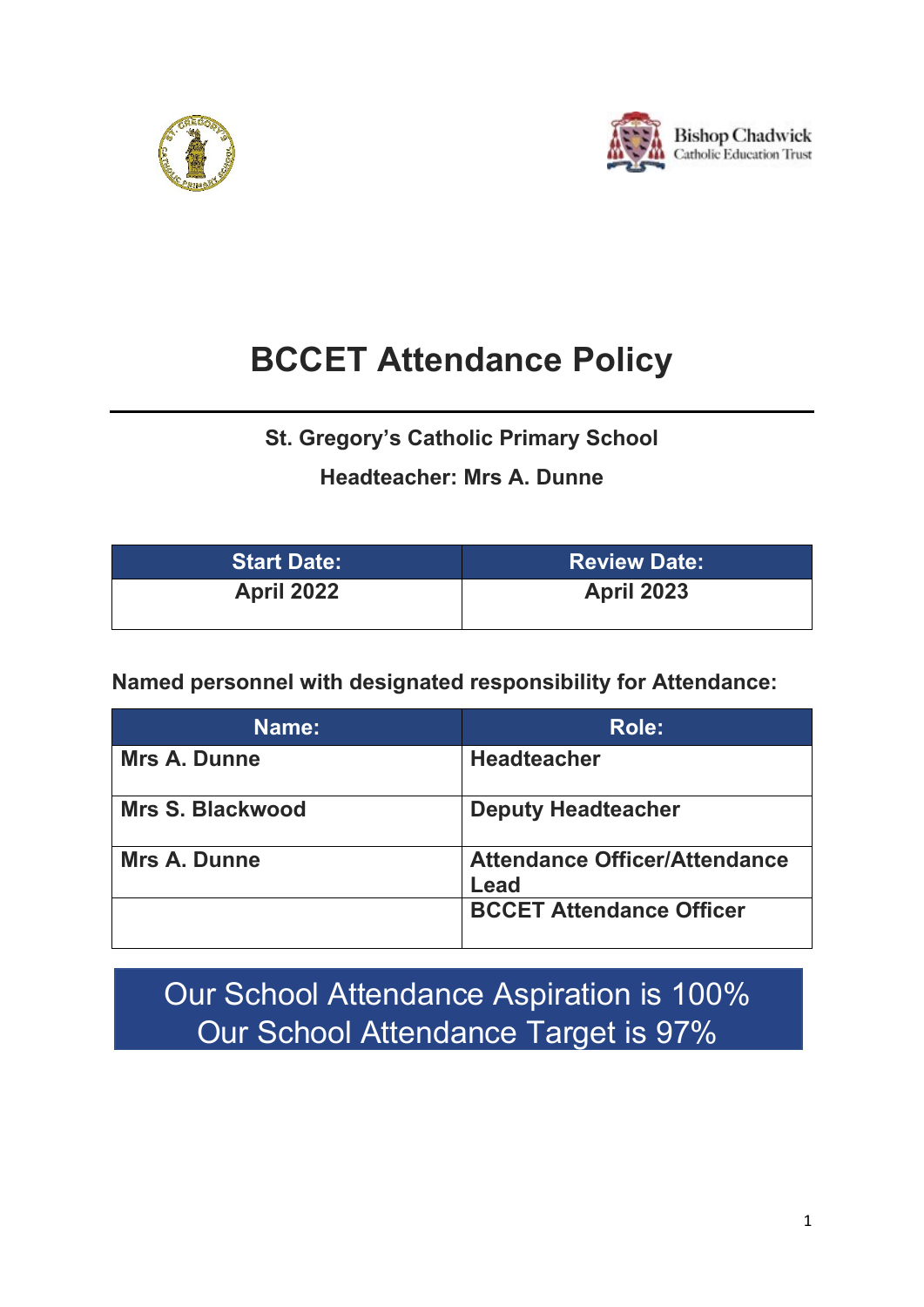#### **Attendance Policy**

#### **Bishop Chadwick Catholic Education Trust**

The vision of Bishop Chadwick Catholic Education Trust is that "As a family of schools inspired by Christ, we aim to enable each individual to fulfil their God given potential. Excellence for everyone through learning, respect and partnership is the heart of our Trust." Underpinning this, is the Trust's mission of "Better Schools, Better Communities and Better Futures in Christ".

In order to achieve both the Vision and Mission of the Trust, good attendance in our schools is crucial. In doing so, those in our Trust community will live out our six values: 'Excellence' can be achieved; 'Respect' is demonstrated; the sense of 'Community' is fostered; pupils can fully realise their unique 'Gifts'; 'Aspiration' is developed; and achieving this goal, is a real 'Celebration'.

The school ethos aims to assist all pupils to reach their learning potential and we believe that children are more likely to maximise their achievement and attainment if they attend regularly. We recognise that by working together parents and school can improve a pupil's life chances by ensuring their frequent and punctual attendance. Good attendance is important because statistics show a direct link between higher achievement and good attendance.

#### **Introduction**

St. Gregory's Attendance Policy takes into account the guidance set out in the DFE Document 'School Attendance; Guidance for maintained schools, academies, independent schools and local authorities August 2020'.

Regular and punctual school attendance is important. Pupils need to attend school regularly if they are to take full advantage of the educational opportunities available to them by law. St. Gregory's fully recognises its responsibilities to ensure pupils are in school and on time, therefore having access to learning for the maximum number of days and hours.

Our policy applies to all children registered at this school and this policy is made available to all parents/carers of pupils who are registered at our school on our school website or available from reception for those without access to the internet.

This policy has been written to adhere to the relevant Children Acts, Education Acts, Regulations and Guidance from the Department for Education in addition to guidance from the Local Authority.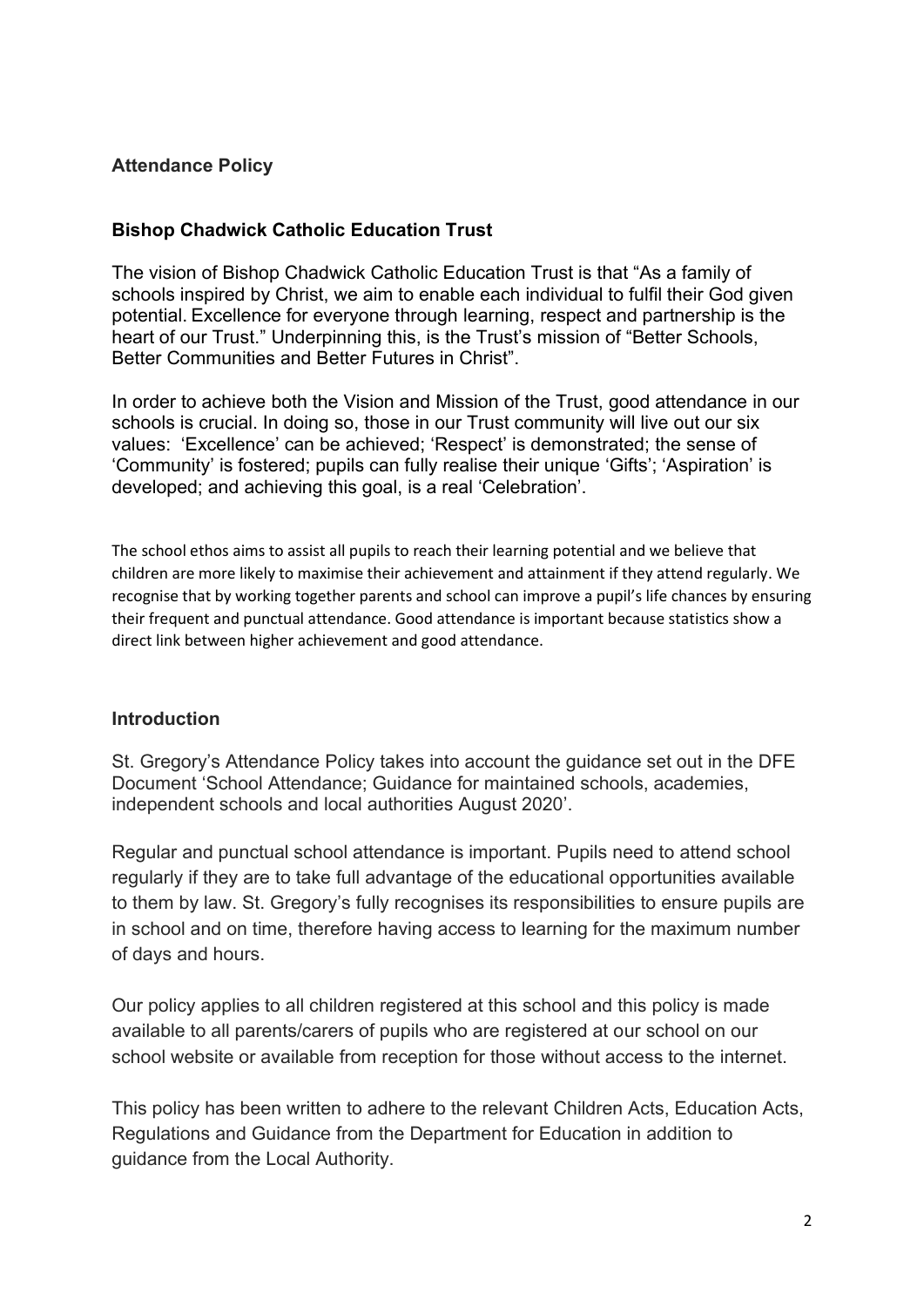Although parents/carers have the legal responsibility for ensuring their child's good attendance, the Head teacher and Governors at our school work together with other professionals and agencies to ensure that all pupils are encouraged and supported to develop good attendance habits. Procedures in this policy are followed to ensure this happens.

Children who are persistently late or absent soon fall behind with their learning. Children who are absent from school frequently develop large gaps in their learning which will impact on their progress and their ability to meet age related learning expectations. A child whose attendance drops to 90% each year will, over their time at primary school, have missed two whole terms of learning.

#### **Aims and Objectives**

This attendance policy ensures that all staff and governors in our school are fully aware of, and are clear about, the actions necessary to promote good attendance.

## **Through this Policy, we aim to:**

- Improve pupils' achievement by ensuring high levels of attendance and punctuality.
- Achieve a minimum of 97% attendance for all children, apart from those with chronic health issues.
- Create an ethos in which good attendance and punctuality are recognised as the norm and seen to be valued by the school.
- Raise awareness of parents, carers and pupils of the importance of uninterrupted attendance and punctuality at every stage of a child's education.
- Ensure that our policy applies to Nursery and Reception aged children in order to promote good habits at an early age.
- Work in partnership with pupils, parents, staff and the Attendance Service so that all pupils realise their potential, unhindered by unnecessary absence.
- Promote a positive and welcoming atmosphere in which pupils feel safe, secure, and valued, and encourage in pupils a sense of their own responsibility.
- Establish a pattern of monitoring attendance and ensure consistency in recognising achievement and dealing with difficulties.
- Recognise the key role of all staff in promoting good attendance.
- Recognise the role of class teachers as they will be able to identify where attendance is having an impact on attainment.

## **We maintain and promote good attendance and punctuality through:**

- Raising awareness of attendance and punctuality issues among all staff, parents and pupils.
- Ensuring that parents have an understanding of the responsibility placed on them for making sure their child attends regularly and punctually.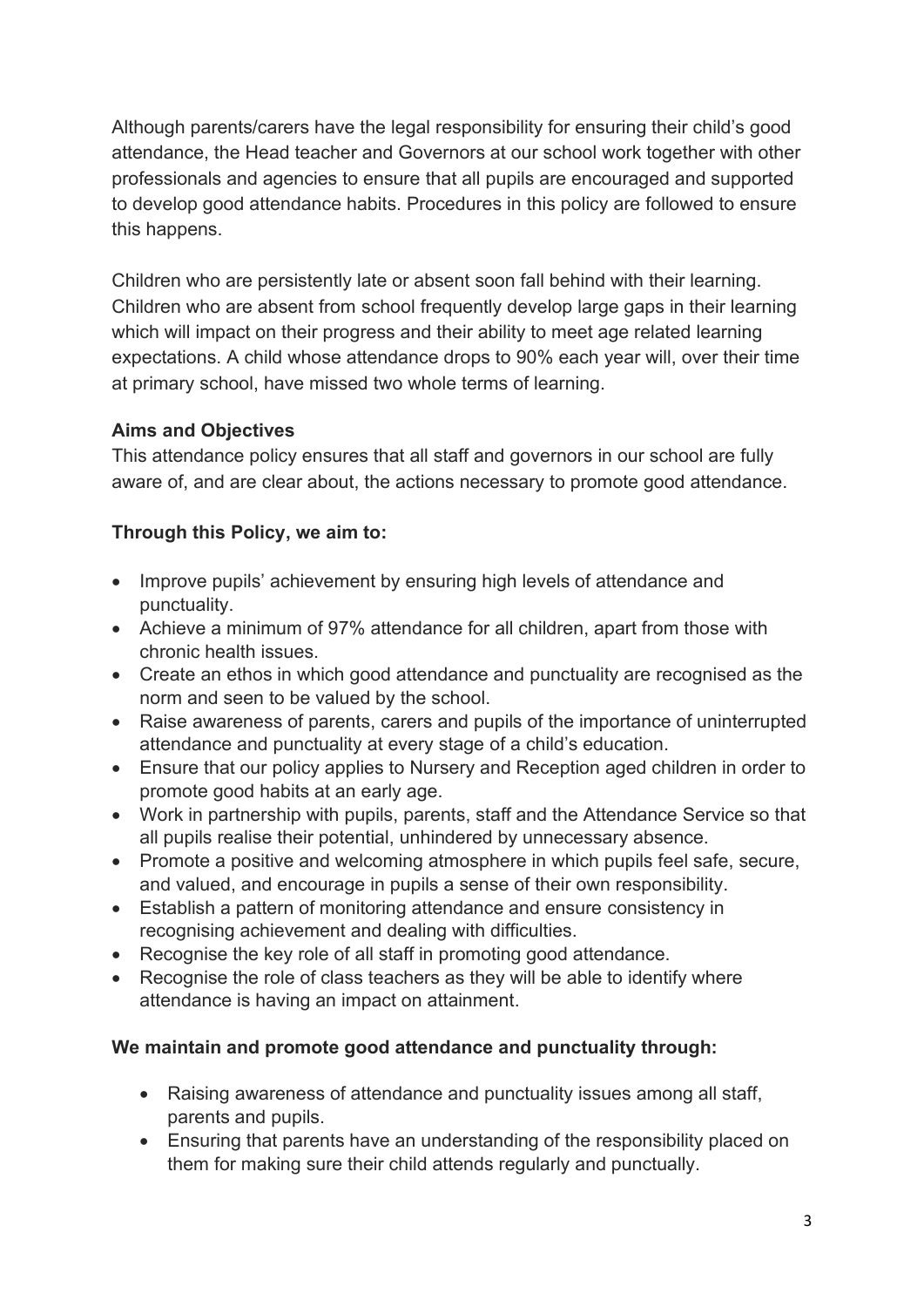- Equipping children with the life skills needed to take responsibility for good school attendance and punctuality appropriate to the child's age and development.
- Maintaining effective means of communication with parents, pupils, staff and governors on school attendance matters.
- Developing and implementing procedures for identifying, reporting and reviewing cases of poor attendance and persistent lateness.
- Supporting pupils who have been experiencing any difficulties at home or at school which are preventing good attendance.
- Developing and implementing procedures to follow up non-attendance at school.

#### **Procedures**

#### **Our school will undertake the following procedures to support good attendance:**

- To maintain appropriate registration processes.
- To maintain appropriate attendance data.
- To communicate clearly the attendance procedures and expectations to all staff, governors, parents and pupils.
- To have consistent and systematic daily records which give detail of any absence and lateness.
- To follow up absences and persistent lateness if parents/carers have not communicated with the school.
- To inform parents/carers what constitutes authorised and unauthorised absence.
- To strongly discourage unnecessary absence through holidays taken during term time.
- To work with parents to improve individual pupil's attendance and punctuality
- To refer to the BCCET Attendance Officer and/or the Local Authority or appropriate agencies of any child whose attendance causes concern and where parents/carers have not responded to school initiatives to improve.
- To report attendance statistics to the Local Authority and the DfE where requested.
- All staff should be aware that they must raise any attendance or punctuality concerns to the nominated person with responsibility for monitoring attendance.

#### **Responsibilities**

All members of school staff have a responsibility for identifying trends in attendance and punctuality. The following includes a more specific list of the kinds of responsibilities which individuals might have.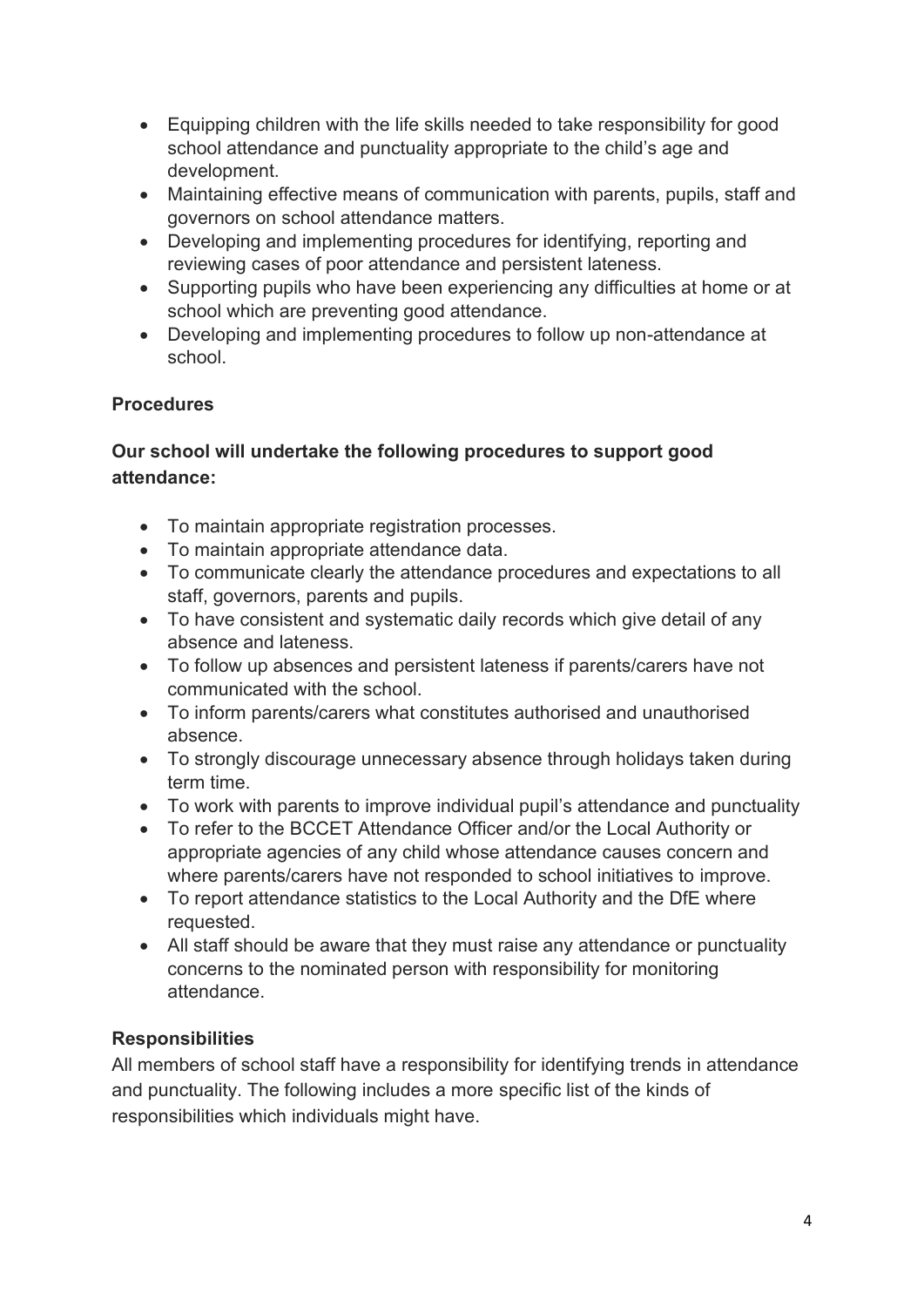#### **Class teachers are responsible for:**

- Maintaining class registers and completing them accurately in accordance with school policy, and forwarding completed registers to school office staff after registration closes.
- Informing the nominated person where there are concerns and acting upon them
- Where poor attendance re occurs ensuring appropriate school staff are informed.
- Emphasising with their class the importance of good attendance and promptness.
- Ensuring appropriate school staff are informed of additional information provided by the child so it can be recorded in line with school policy
- Discussing attendance issues at consultation evenings where necessary

#### **The Head teacher is responsible for:**

- Overall monitoring of school attendance
- Trends in authorised and unauthorised absence
- Contacting families where concerns are raised about absence including arranging meetings to discuss attendance issues
- Monitoring individual attendance where concerns have been raised
- Making and supporting referrals to the Local Authority
- Providing reports and background information to inform discussion with BCCET Attendance Officer
- Liaising with other professionals to determine potential sources of difficulties and reasons for absence.

## **Staff in the School Office are responsible for:**

- Collating and recording registration and attendance information.
- Taking and recording messages from parents regarding absence
- Ensuring the Late Book is completed
- Contacting parents of absent children where no contact has been made.
- Recording details of children who arrive late or go home early
- Keeping an overview of class and individual attendance looking particularly for either poor overall attendance, anomalies in patterns of attendance and/ or unusual explanations for attendance offered by children and their parents/ carers and reporting concerns to the Head teacher to address
- Liaising with the BCCET Attendance Officer to monitor attendance and implement strategies for improvement on a whole school and individual basis.
- Sending out standard letters regarding attendance regularly and consistently
- First Day Response: Contacting home if no reason for absence is received (phone call or text message)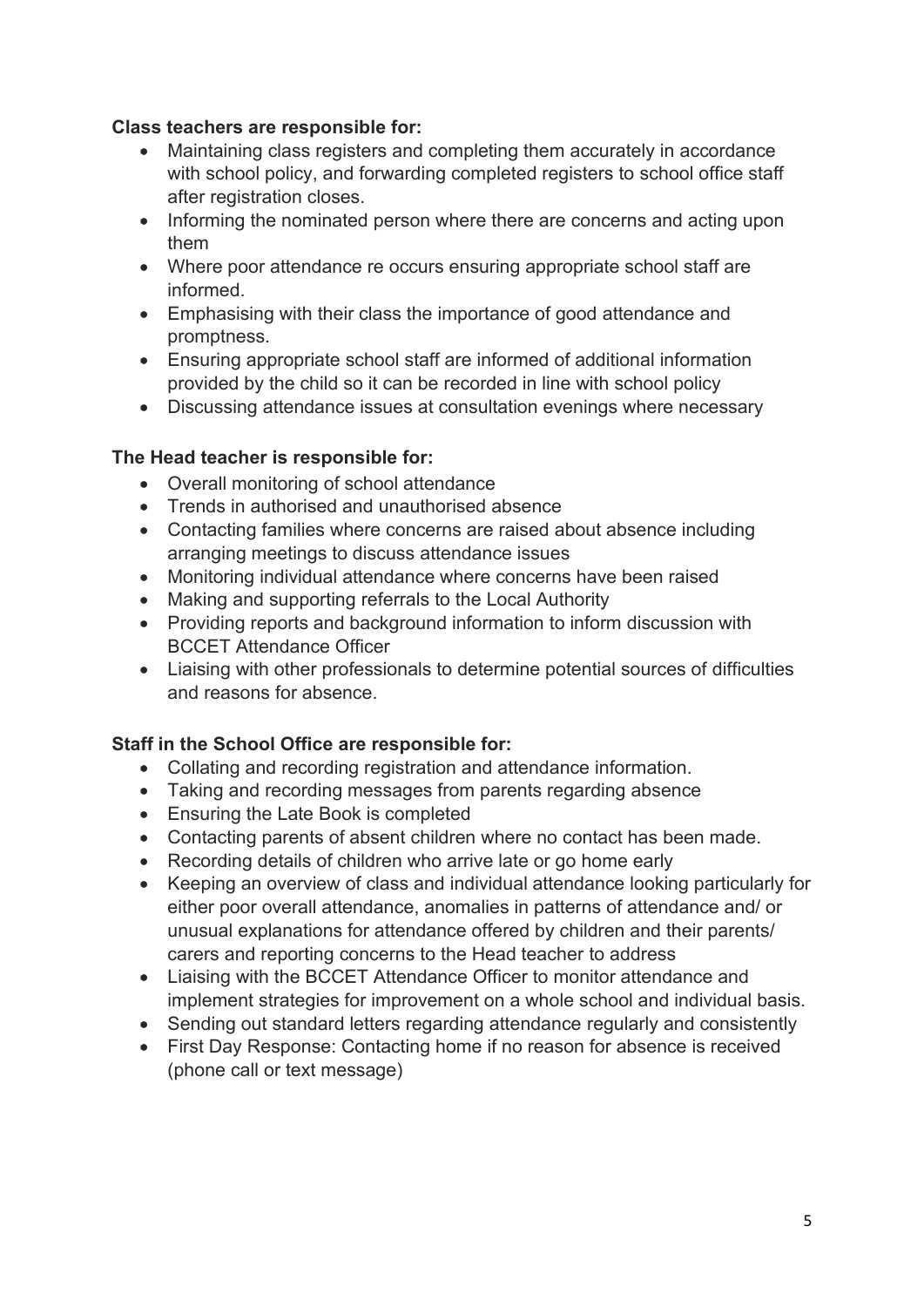## **BCCET Attendance Officer is responsible for:**

The Bishop Chadwick Catholic Education Trust have an Attendance Officer in post to support schools with their attendance and offer additional support to Parents/Carers and Pupils. This includes support in relation to:

- Improving school attendance by carrying out home visits and attending meetings with the parent/carer(s)
- To identify with the school and parent/carer(s) the reason for poor attendance and work with both the school and parent/carer(s) to achieve improved attendance and reduce exclusions
- Work with the Senior Leadership Team and Attendance Officer, where appropriate, to monitor attendance levels, identify patterns of absence and create strategies to improve attendance
- Support the school with parent contracts and attendance plans, where necessary
- Talk to pupils on a 1:1 basis regarding attendance related matters, where requested by the school
- Work alongside the Senior Leadership Team with referrals to outside agencies for additional support for families including School Health, CYPS, Attendance Service, Police, Youth Offending Team & Social Care, where necessary
- Working alongside the BCCET Mental Health Co-ordinator and Counselling **Service**

#### **Parents/Carers are responsible for:**

- Ensuring that their child attends school regularly and punctually unless prevented from doing so by illness or attendance at a medical appointment.
- Contacting the school office on the first morning of absence.
- Informing the school in advance of any medical appointments in school time. For the absence to be recorded as a medical absence we do require evidence from the doctor or dentist. (Appointment card/letter)
- Making requests for authorised absence in term time, only if absolutely necessary as these are not automatically authorised.
- Talking to the school as soon as possible about any child's reluctance to come to school so that problems can be quickly identified and dealt with.

#### **Authorised absence**

An absence is classified as authorised when a child has been away from school for a legitimate reason and the school has received notification from a parent or carer. For example, if a child has been unwell and the parent telephones the school to explain the absence.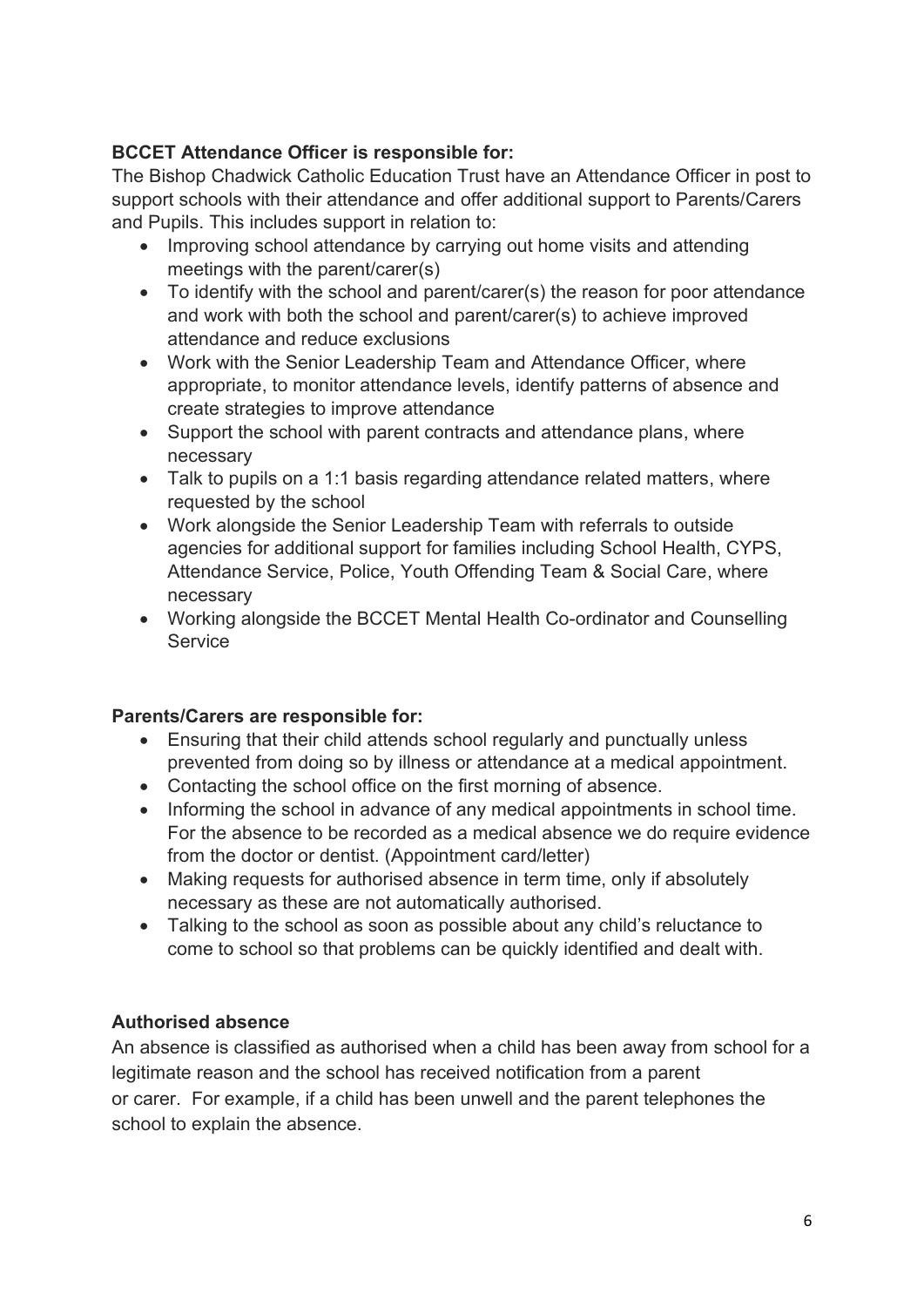Only the school can make an absence authorised. Parents do not have this authority. Consequently, not all absences supported by parents will be classified as authorised.

#### **Unauthorised absence**

An absence is classified as unauthorised when a child is away from school without the permission of the school.

Therefore, the absence is unauthorised if a child is away from school without good reason, even with the support of a parent.

#### **Registers**

- 1. Registers are legal documents and will be marked twice a day
- 2. Parents must always give reasons for absence to the school.
- 3. Schools are to determine whether absence is authorised or unauthorised in exceptional circumstances, considering factors such as frequency, duration, attendance patterns, i.e. within reason. Staff must be observant of situations where absence is continually condoned by parents.

The guidelines below clarify possible actions

| <b>Authorised Absence</b>                 | <b>Unauthorised Absence</b>              |  |
|-------------------------------------------|------------------------------------------|--|
| <b>Illness</b>                            | Absence without a valid reason           |  |
| Medical Appointment / Dental (For the     | Latecomers beyond 30 minutes after       |  |
| time of appointment including travelling) | the session has started                  |  |
| <b>Family Bereavement</b>                 | Persistent lateness within the first 30  |  |
|                                           | minutes of the day                       |  |
| Religious Observance                      | Babysitting children including siblings. |  |
| Interview / Work Experience               | Shopping during school time.             |  |
| <b>Excluded Children</b>                  | Special occasions, e.g. birthday.        |  |
| Sports / Music / Exams                    | Holidays                                 |  |
| Agreed other educational activity at the  |                                          |  |
| discretion of the Head teacher            |                                          |  |

#### **Reintegrating Long Term Absentees**

Following a long period of absence, a child may feel vulnerable, so staff may wish to arrange a phased or gradual return, allocation of a 'Key Worker', consider whether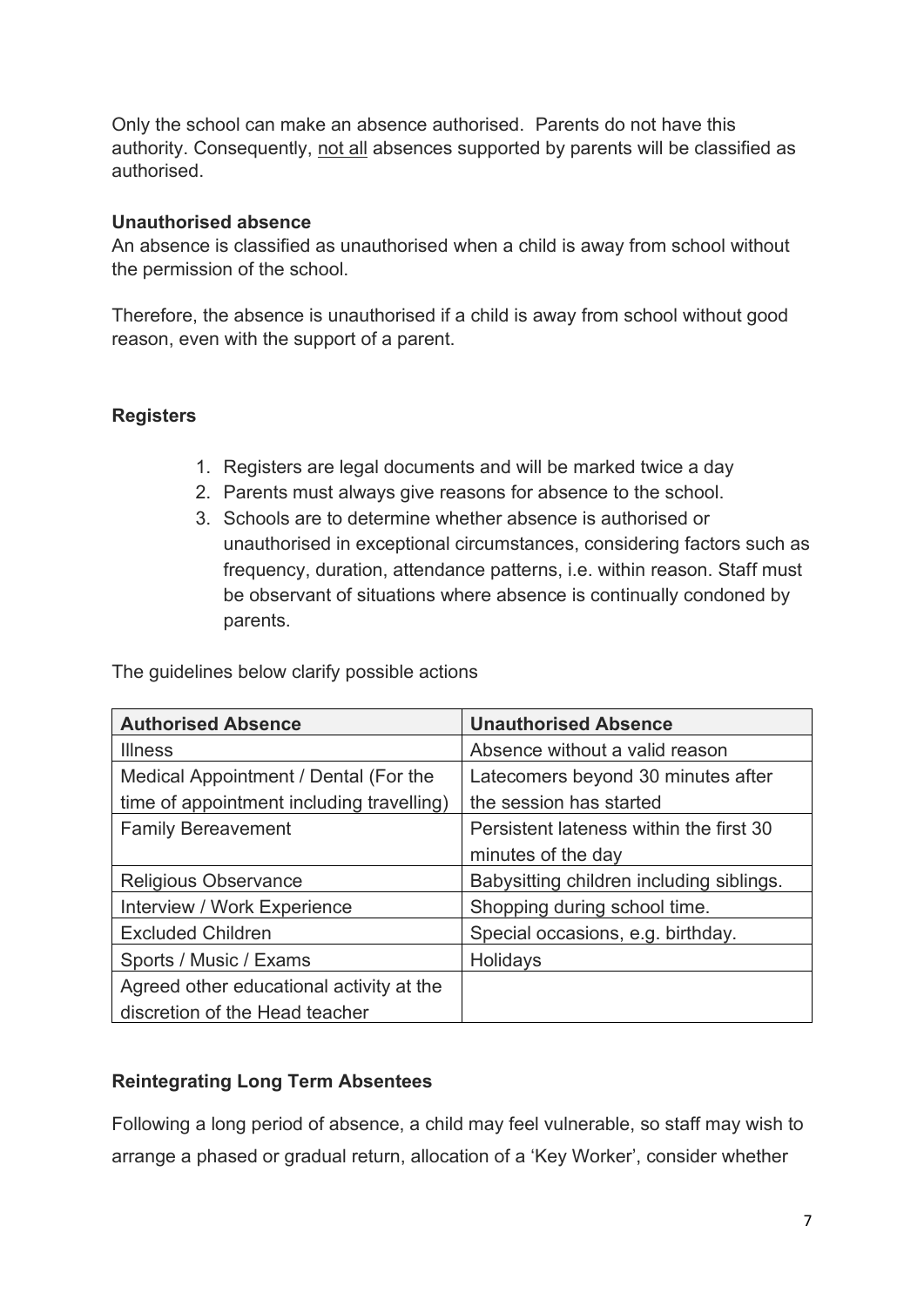Special Needs support is appropriate, ensure that all staff are aware of the situation and nominate a key person to monitor the child's reintegration into school. All children must feel welcomed back and know from whom they can seek help. Never leave children sitting in corridors or outside an office for long periods.

## **Registration**

All the school doors open at 8.45 am until 8.55 am. This time is sufficient for all pupils to come into their classroom.

Each class teacher has the responsibility for keeping an accurate record of attendance. Any pupil who is absent must be recorded at the beginning of the morning and afternoon session. The attendance register must be completed by the class teacher by 9.00am and by 1.10pm (KS2) and 1.20pm (KS1). All attendance records are documented using the School Management Information System. Attendance registers are legal documents and these must be kept secure and preserved for a period of three years after the date they were last used.

## **Lateness**

Repeated absence at the beginning of a school session can amount to failure to attend regularly for the purpose of 1996 Education Act. The school seeks to improve general punctuality and to improve attitude of persistent offenders by:-

- a. Informing parents of our expectations and offer ways of helping combat lateness.
- b. Parents of persistent offenders must be contacted, and reported to the Attendance Officer if no improvement.
- c. Praise and acknowledge latecomers who improve.
- d. Ensure that staff set a good example by arriving punctually for lessons.
- e. All children and parents must understand that lateness is actively discouraged, although sensitivity may be appropriate in some cases.
- f. Schools may use other incentives to improve levels of punctuality

Once the doors are closed at 8.55am the only way to get into school is via the school office. Any pupil who comes into school this way from 8.55am will be marked as late in the attendance record. Records are kept of those pupils who are late, this is documented on the electronic register for each pupil (Attendance code L). Any child who arrives for school later than 9.25am will be marked as having an unauthorised absence for the morning. (Attendance code U).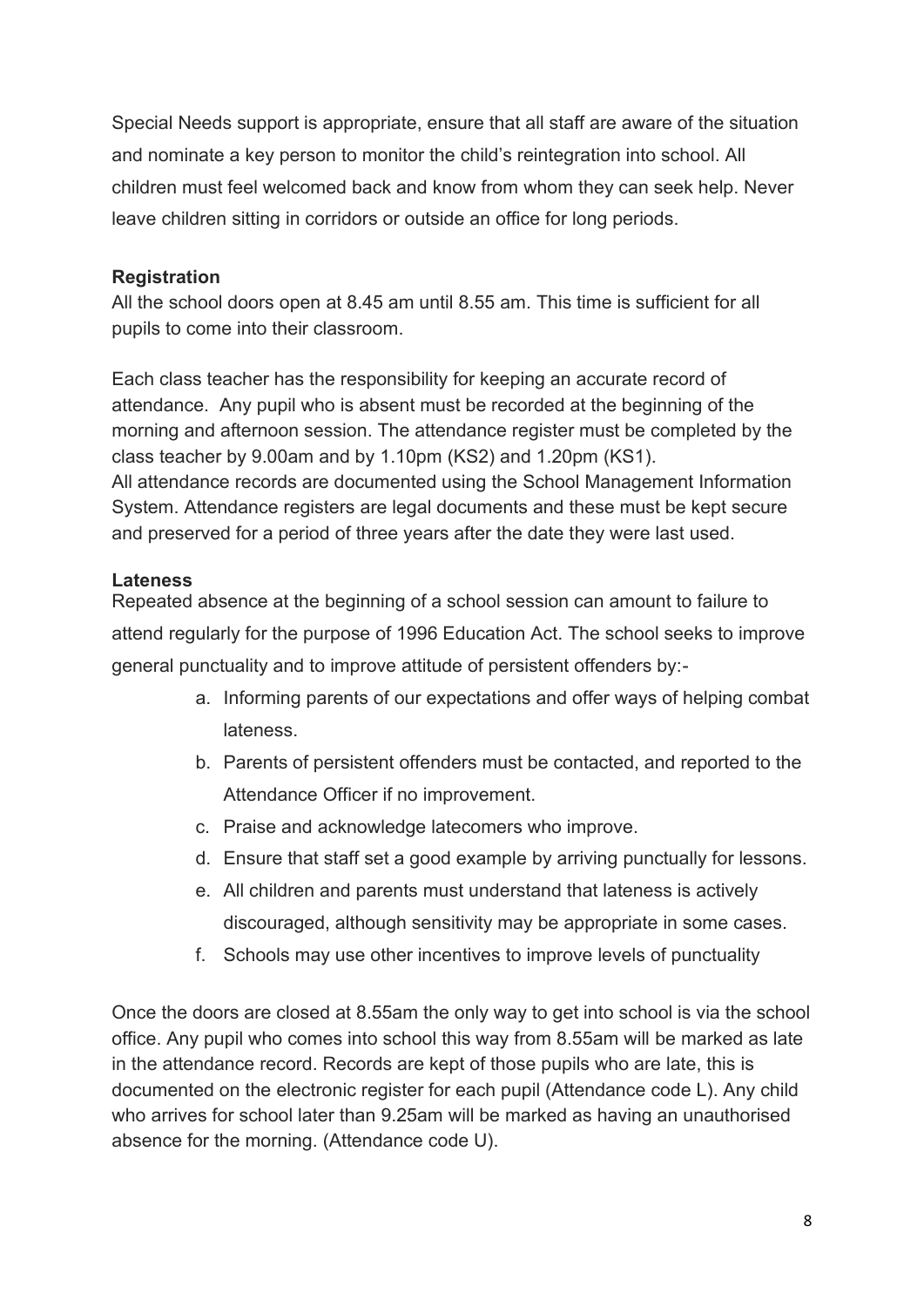Children who have attended a dentist or doctor's appointment and subsequently come to school later than 9.05am will have the absence recorded as a medical absence (Attendance code M).

Children who are persistently late miss a significant amount of learning, often the most important aspect, as the beginning of the day is where the teacher explains the learning and what each child is expected to achieve.

Where there have been persistent incidents of lateness parents/carers will receive a letter advising them of the concerns and the school will provide opportunities for parents/carers to seek support and advice to address these issues.

#### **Absences**

Parents/carers should contact the school on the first day of their child's absence. When parents/carers notify us of their child's absence it is important that they provide us with full and accurate details of the reason for their absence and expected date of return. This information is used to determine whether the absence is authorised or unauthorised. The Head teacher has the responsibility to determine whether absences are authorised or unauthorised

Where we have not received reasons for a child's absence then we send a letter requesting these details to parents/carers to complete. If this letter is not completed and returned by the specified date then the absence will be recorded as an unauthorised absence (Attendance Code O)

## **First Day Contact**

Where a child is absent from school and we have not received any verbal or written communication from the parent, then we initiate a first day contact process. Office staff check all of the registers from 9.00am to 9.30am on a daily basis, to identify those pupils who are absent. There are occasions when we are unaware why the child is absent and we will attempt to contact the parent to check the reasons for the child's absence.

## **Illness**

When children have an illness that means they will be away from school long term, the school will do all it can to send material home and operate remotely, where appropriate, so that they can keep up with their school work.

If the absence is likely to continue for an extended period, or be a repetitive absence, the school will contact the support services within the Local Authority to see if arrangements can be made for the child to be given some home tuition outside school.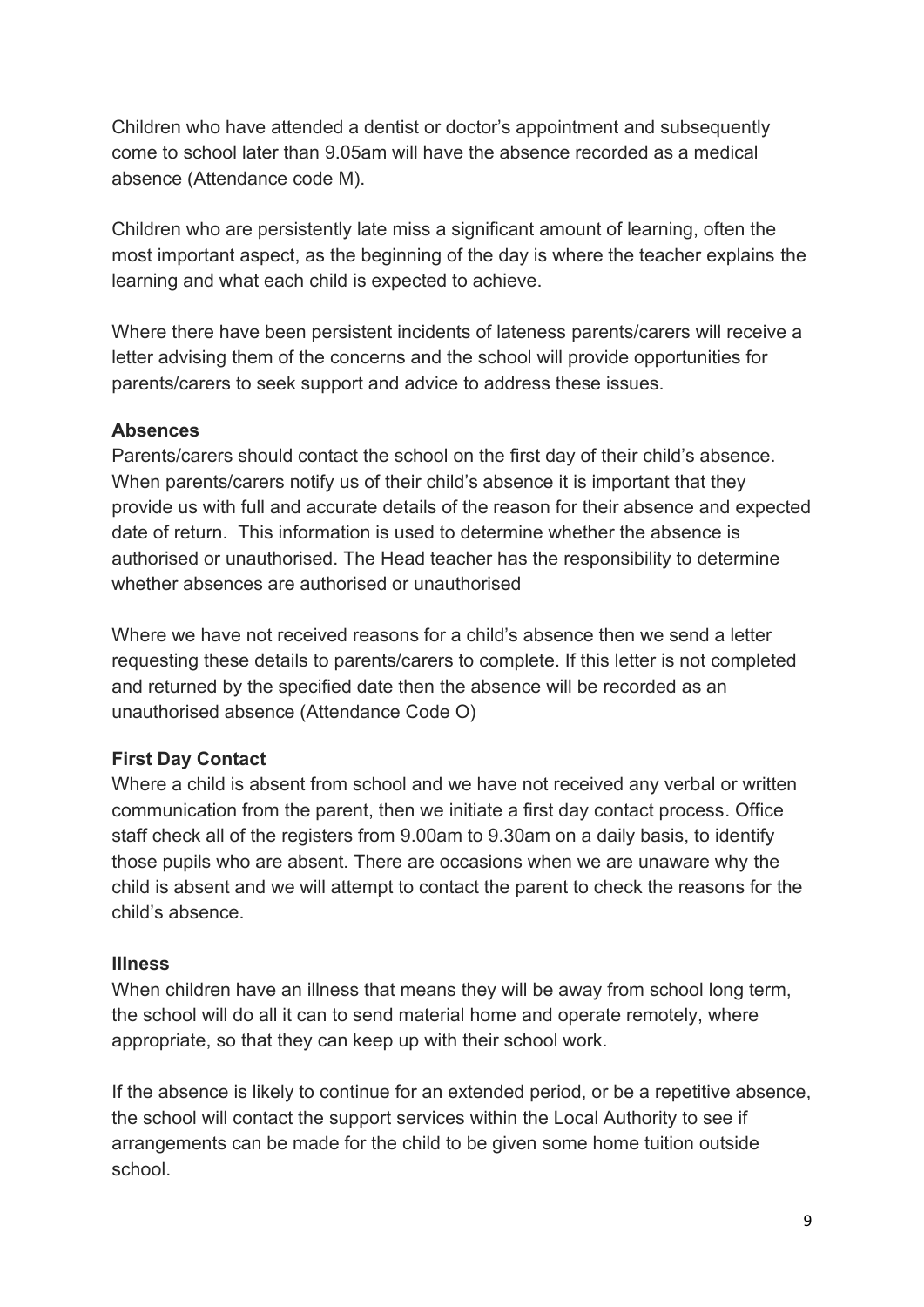Where over the course of an academic year, a child has repeated periods of illness, the school will write to parents to ask them to provide medical evidence for each future period of illness related absence. This evidence could be a Doctor's note, appointment card/letter or copy of a prescription. We may seek written permission from you for the school to make their own enquiries. Alternatively, we may make a referral to the School Health Advisor to offer support.

#### **Parental Request for Absence from School for Holiday**

With effect from September 2013, the government abolished the right of Head Teachers to authorise absence specifically for holidays of up to 10 days per year if special circumstances exist. Instead, Head Teachers will only be allowed to grant leave of absence for any reason if they are satisfied exceptional circumstances exist. Parents are encouraged to keep open lines of communication with school over absence as persistent absence can be considered a safeguarding matter.

## **Addressing Attendance Concerns**

The school expects attendance of at least 97%.

It is important for children to establish good attendance habits early on in their primary school career. It is the responsibility of the Head Teacher and the Governors to support good attendance and to identify and address attendance concerns promptly. In our school, parents are to ensure their child attends school regularly and punctually. If we become concerned about your child's attendance, we will inform parents/carers of our concerns. Initially concerns about attendance are raised with parents/carers via letters which are sent home. In some cases, parents/carers may be offered a parent contract. A parent contract is an agreement / action plan which looks at ways to work together to improve attendance. There will be opportunities for the parent/carer to discuss reasons for absence and support to be given by the school with the aim to improve attendance. It is common practice that this may be escalated to the BCCET Attendance Officer. Where a child's attendance record does not improve over a period of time with support from the school, then it is the responsibility of the school to make a referral to the LA Attendance Officer.

The Attendance Service will look at each case and may issue fixed penalty notices to parents where there is poor attendance.

The LA Attendance Service working jointly with Legal Services may also consider:

- Applying for a parenting order
- Applying for an education supervision order
- School Attendance Order (If parent has not registered their child in a school)
- Community Order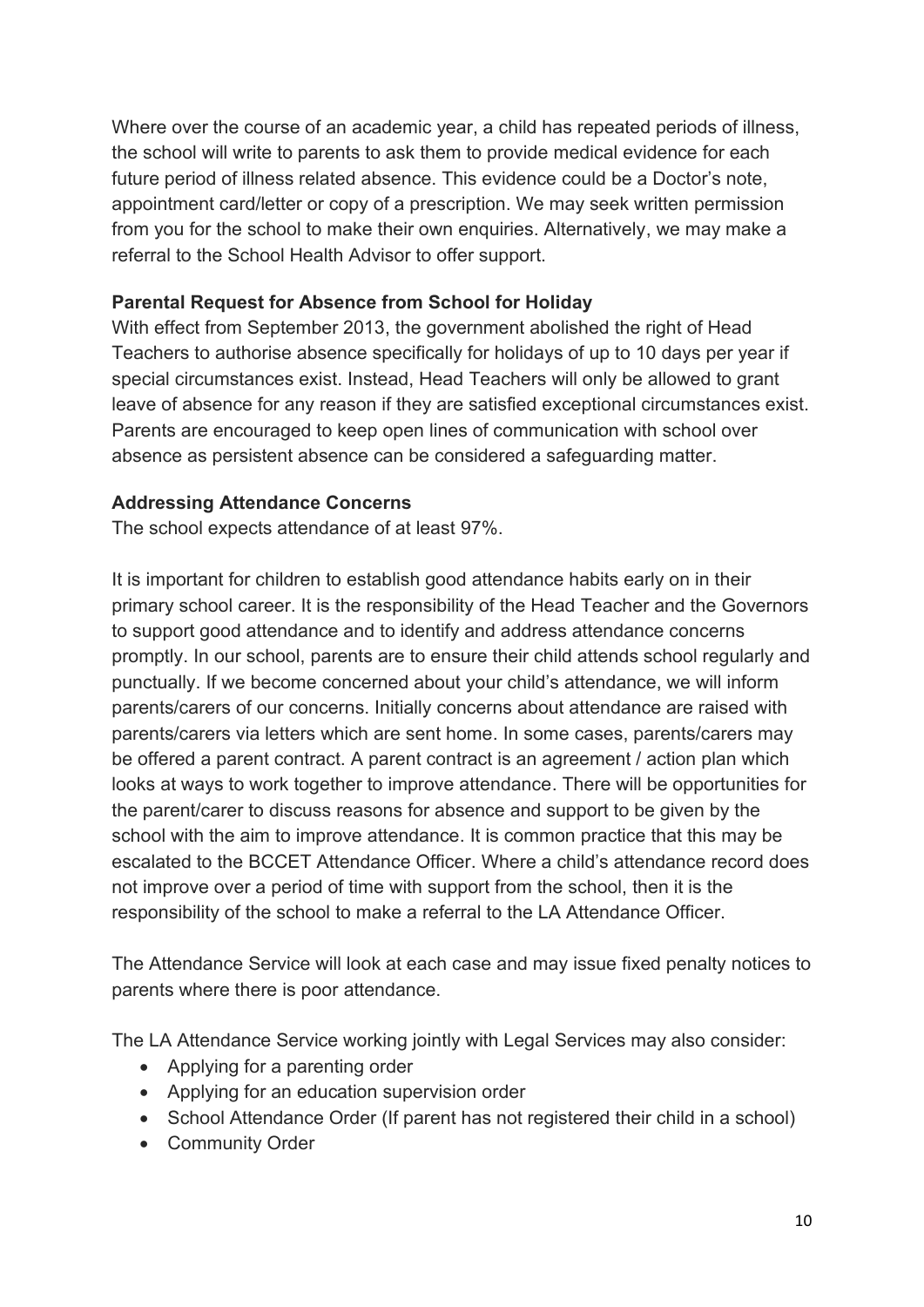The LA Attendance Officer can remotely check and monitor attendance levels. The LA Attendance Officer regularly carries out register checks to identify children with low attendance.

## **Monitoring Attendance**

Our office staff have the responsibility for ensuring that all of the attendance data is accurately recorded on the School Information Management System. Regular meetings are held with the Head teacher and the BCCET Attendance Officer to discuss all attendance concerns and appropriate actions are taken following these meetings, such as letters sent to parents or meetings arranged to discuss attendance concerns with parents*.*

At St. Gregory's we follow a traffic light system. The purpose of colour coding helps Staff, Parents and Pupils to have a clear understanding of our expectations. (See appendix 1).

## • **Red Zone: Under 92%**

Students in the red zone are more likely to underachieve, find making friendships difficult and misbehave. Legal action may also be taken against Parents/Carers of Red Zone pupils.

## • **Amber Zone: 92% - 96.99%**

Students in this zone are still at risk of underachieving due to the absence level. Students who miss school regularly are more likely to suffer from school related stress. If your child in in the Amber Zone we will contact you to complete a Parent Contract to help avoid attendance falling into the Red Zone.

• **Green Zone: 97%+**

We expect students to have Green attendance throughout their education. Those in the Green are more likely to do well in examinations, have better job opportunities and can develop strong friendships within school.

## **Rewards & Recognition**

Although good attendance is an expectation the school seeks to improve whole school attendance by offering incentives, this may include:

- 100% Certificates
- Prizes
- Positive Postcards
- Letters
- School / Class Events
- Trips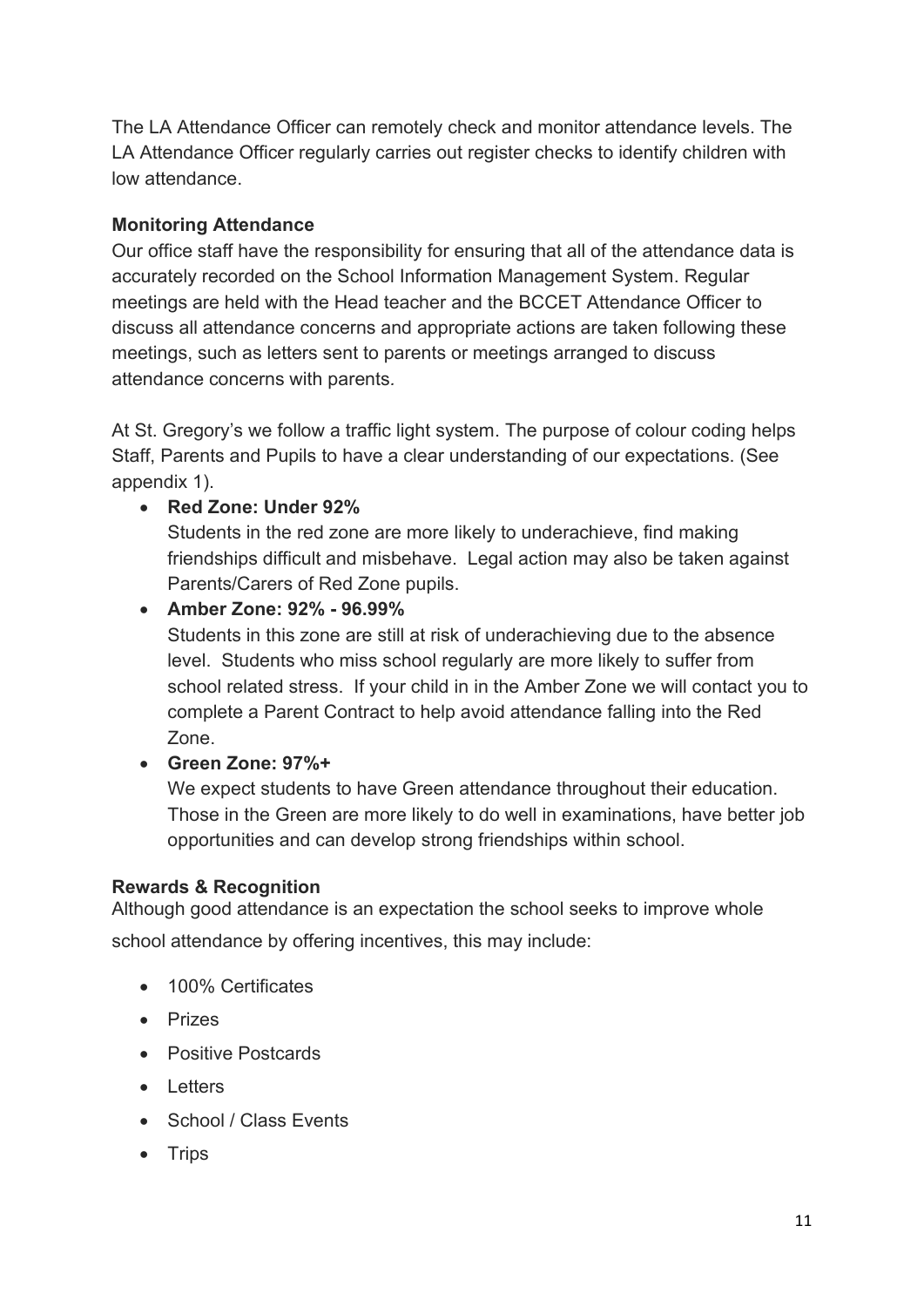• Additional Play time

#### **Appendix**

**Appendix 1:** Parent Contract

## **Parenting Contract**

#### **Personal details**

| Pupil's Name:    |                                                     |
|------------------|-----------------------------------------------------|
| Parents' Names:  |                                                     |
| School's Name:   |                                                     |
| Name:            |                                                     |
| Position:        | Head Teacher/Deputy Head Teacher/Attendance Officer |
| Contact details: |                                                     |
|                  |                                                     |

#### **Background to Parenting Contract**

Following a meeting on between and , we have all agreed that we want to work together to help to attend school more regularly.

As of **DATE**,  $\frac{1}{2}$  's attendance is currently  $\frac{1}{2}$  %.

#### **What has been agreed**

#### **The School's promise**

- Contact parent if pupil is absent from school without an explanation.
- Be available as a named person for parents to contact in school regarding attendance.
- Provide pupil with a school support worker, if needed.
- Respond to any problems reported that could affect attendance.
- Make referrals to other agencies for example the attendance service or school health.
- Be point of contact in school for student.

#### **Parent's promise**

- To supply details of their full names, address and telephone number and notify school immediately of any changes.
- To contact school on the first day of absence regarding the reason for absence and give an estimated day of return.
- To inform school of any problem affecting attendance.
- To work with other agencies to resolve any issues affecting attendance.
- To bring or arrange for someone to bring their child into school.
- Attend parenting classes or support groups if needed.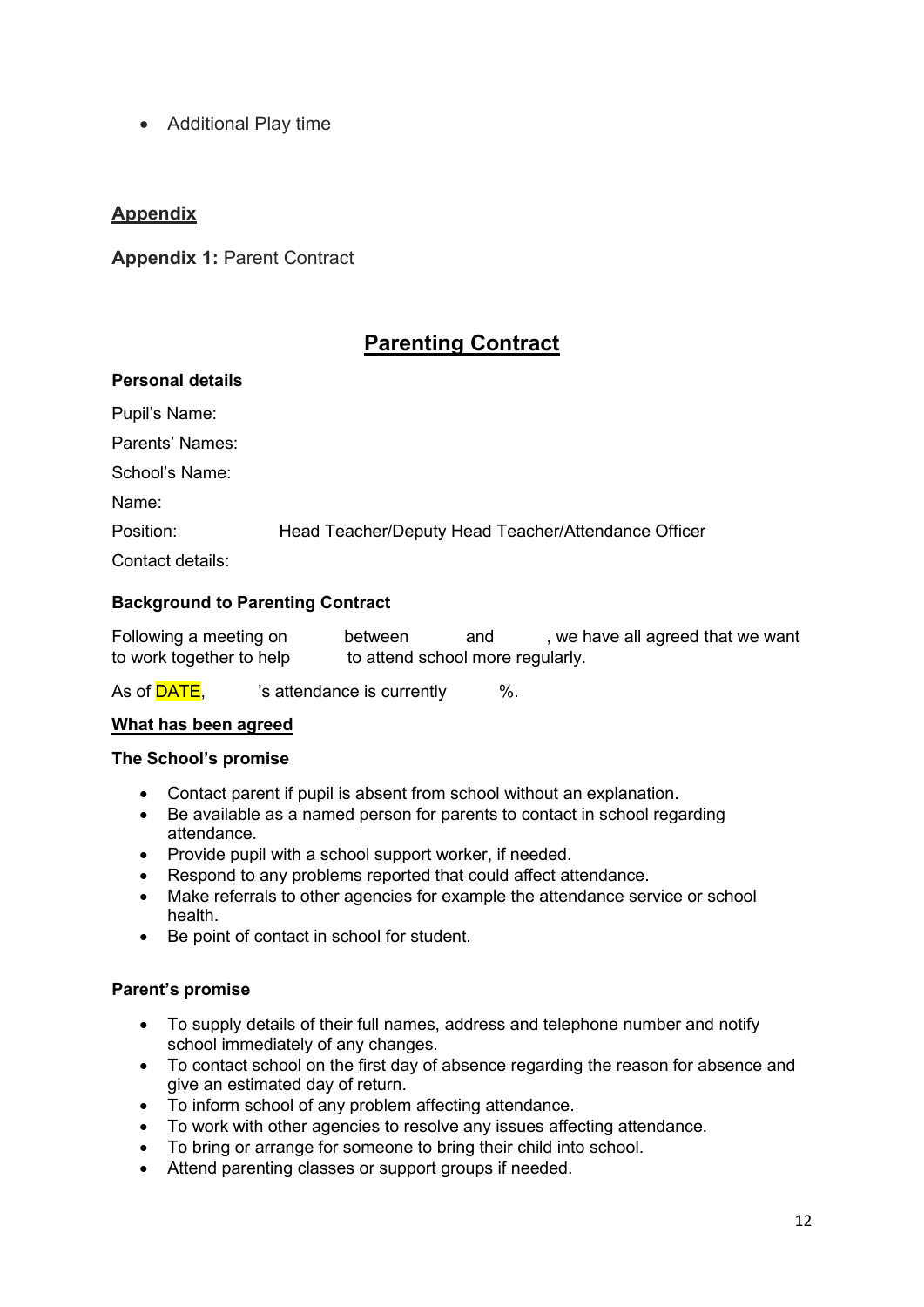• Provide supporting medical evidence if their child is sick.

#### **Review**

We will meet again if required to discuss how things are going and whether this agreement needs to be changed in any way.

Anyone can ask for a meeting at any time to discuss the agreement further or to discuss any difficulties or problems.

#### **Important dates**

We will next meet if required.

#### **Other important dates are:**

We will review this agreement if required. We will end this agreement on

#### **Agreement :**

**We will do what we have agreed in this parenting contract and will work together to help attend school regularly.**

| Signed: | (Parent) | Date: |
|---------|----------|-------|
|         |          |       |
|         |          |       |
|         |          |       |
|         | (School) | Date: |
|         |          |       |
|         |          |       |
|         | (School) | Date: |
|         |          |       |

#### **Complaints procedure**

Any complaints will be dealt with using the school's complaints procedure.